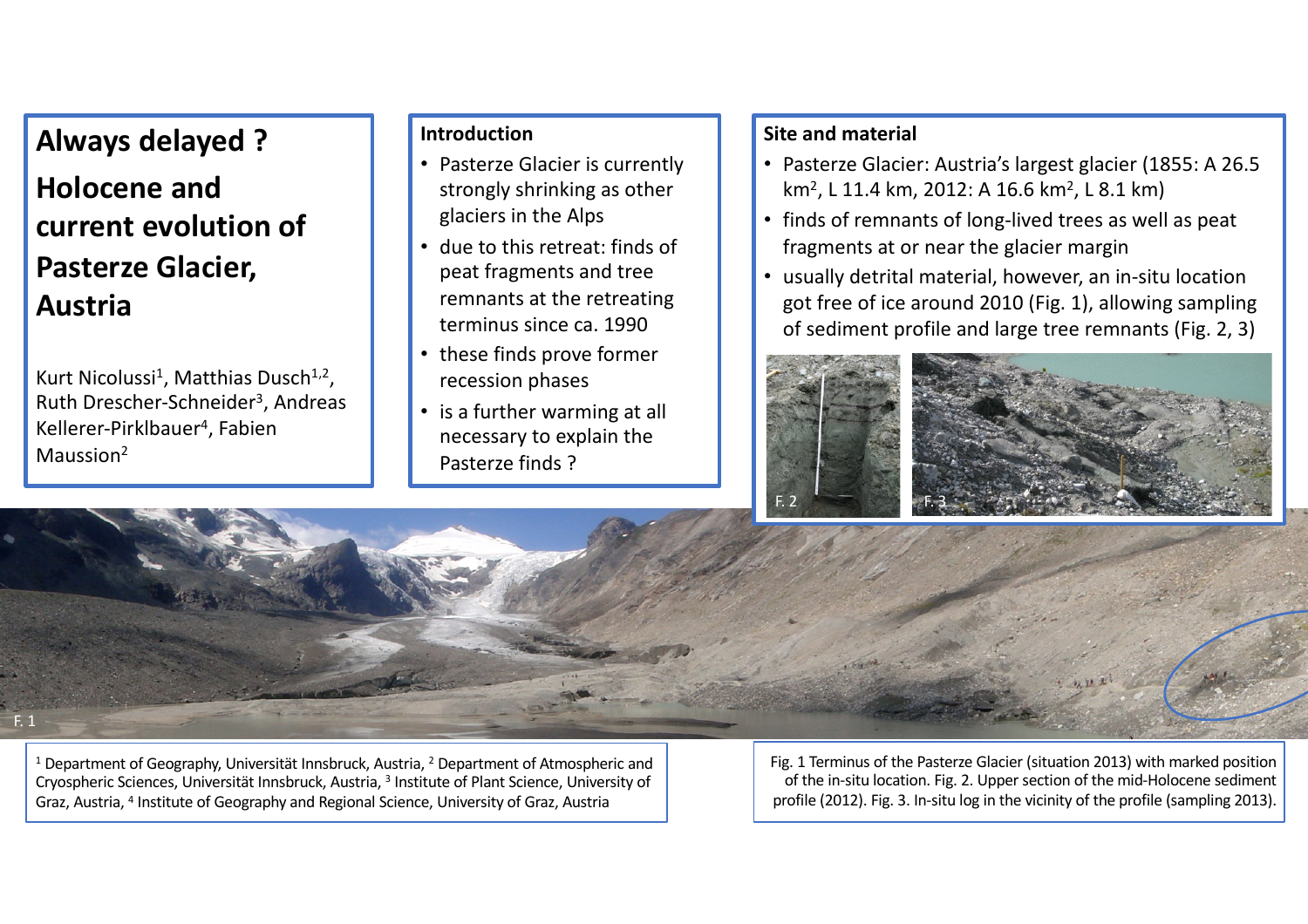#### **Methods, results and conclusions I – reconstruction**

- dendrochronology and radiocarbon dating were applied to date logs and other organic material
- ca. 80 dendro- and 14C-dates so far
- sampled tree remains and organic layers are from the early and middle Holocene, i.e. date between ca. 10.2 and 3.5 ka
- the dates of the in-situ profile (Fig. 4) prove an at least ca. 1600 years long recession of the Pasterze Glacier behind its 2010 A.D. limits
- the neoglacial expansion of the glacier beyond its today's extent probably occurred around 3.5 ka and with that relatively delayed compared to other Alpine glaciers



#### **Methods, results and conclusions II – modeling**

- modeling of the length of the Pasterze Glacier in equilibrium with the present climate by utilizing the glacier model OGGM
- using current, i.e. 1980-2010, observed temperature and precipitation data to force the model
- climate data randomly arranged for the model runs, 5 runs
- Pasterze Glacier will continue its retreat over decades to reach equilibrium conditions with significantly reduced extents (Fig. 5), i.e. it will lose its long flat tongue (Fig. 1) within decades
- the current climate conditions are enough, i.e. no further warming is needed, to explain the possibility of tree growth and peat formation on the glacier forefield at locations that got free of ice in recent years

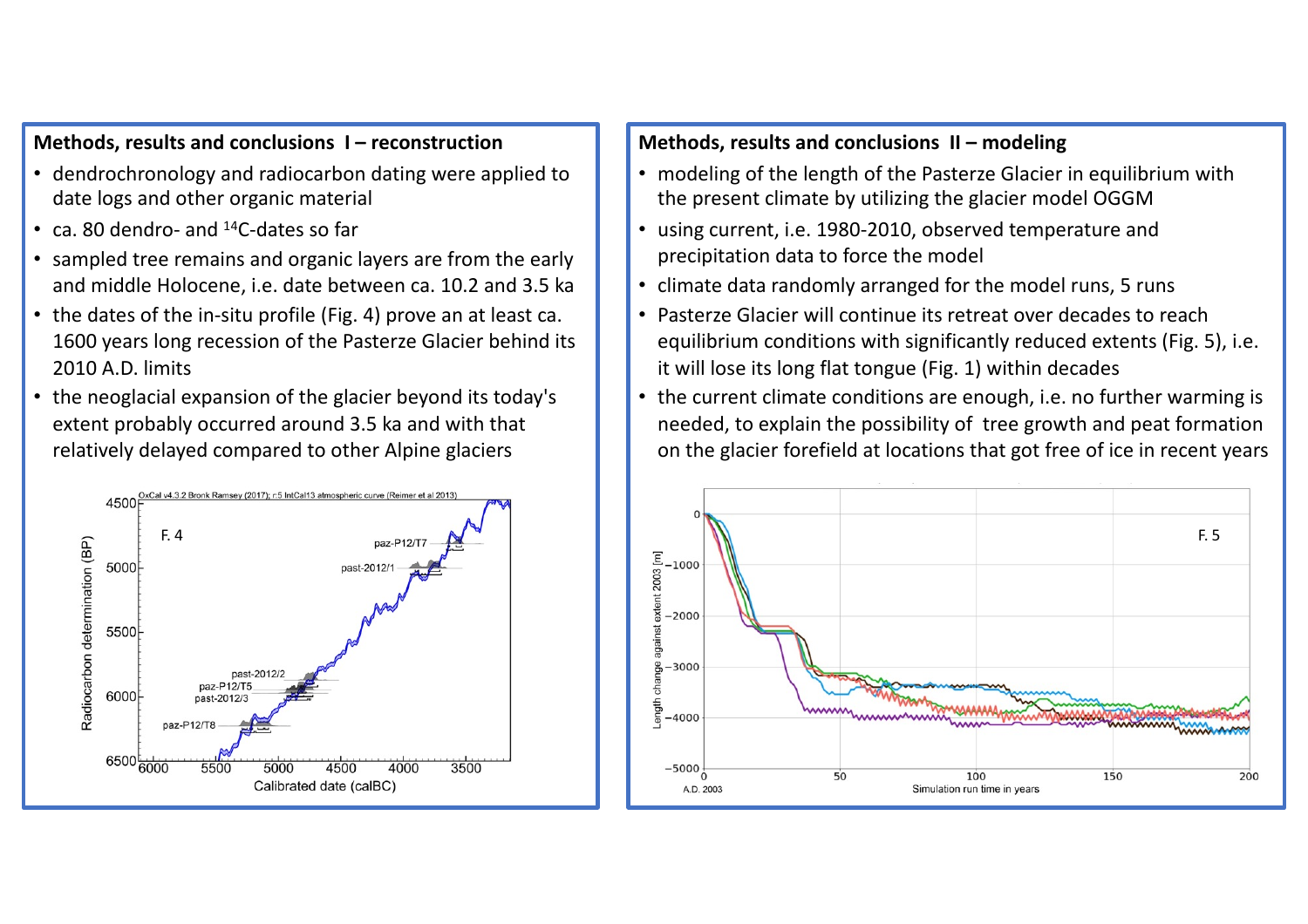## **If you have questions and comments – you can contact us via email**

Sampling and dating Kurt Nicolussi - kurt.nicolussi@uibk.ac.at

Pollenanalysis and sampling Ruth Drescher-Schneider - ruthdrescher@hotmail.com

Site documentation and sampling Andreas Kellerer-Pirklbauer - andreas.kellerer@uni-graz.at

Modeling Matthias Dusch - matthias.dusch@uibk.ac.at Fabien Maussion - fabien.maussion@uibk.ac.at